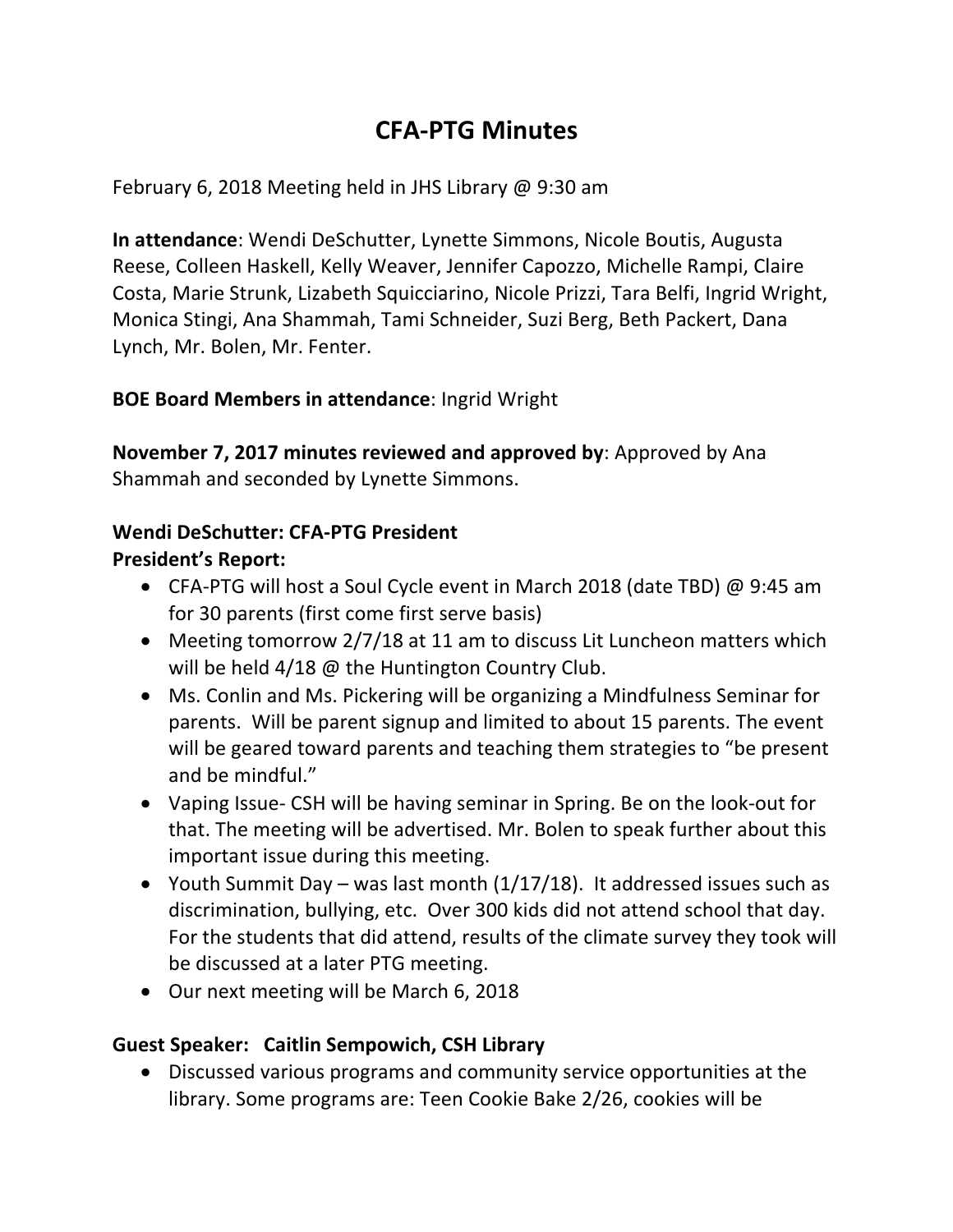donated to food pantry and student will receive 2 hours of community service credit; Big Brothers/Big Sisters (2 bags clothes kids get 2 hours service); Closet CleanOut is 2/24 and CSH library will be collecting gently used clothes to be donated to Big Brother/Big Sisters of America. Practice ACT/SAT test (with proctor) on 2/24 sponsored by Curvebreakers. Cookie bakes coming up (will be distributed at St. Pat's pantry).

- Thursday (3/15) at 7pm, hosting Lilac Girls Parent/Teen Book Discussion. Library will be handing out copies of the book free. 2 hours of community service credit for each student that attends.
- If your child has a craft/skill that  $s/h$ e would like to share with others, they may be interested in the library program entitled Teens Teach- ie, arm knitting, lip balms, (kids teach a craft and will receive community service credit for doing so).

## **Guest Speaker: Debbie Rimler, Tri-CYA (www.tricya.org)**

- Tri-CYA (Tri Community & Youth Agency) serves Huntington and South Huntington area. Has 3 locations: Huntington (Drop in Room), South Huntington and CSH. Drop in room, and other 2 sites are fully functioning rooms – offering hw help for JHS and HS students. Students can volunteer to offer help or come to get help. Tri-CYA also welcomes students to come in and teach skills (chess, ballet, craft). Also open Sat from 12-5. They collect non-perishable foods, clothing and make all available to the community. Open 6 days a week. Program Schedule 2017-18 is available on their website.
- Room H1 Maraid Kelly, someone always available to connect kids from HS to Tri-CYA to assist them in finding different avenues for community service.

#### **Guest Speaker: Nicole Prizzi and Beth Packert, FOCUS**

- Organization that focuses on discussing relevant issues in our community to raise awareness.
- March 23, 2018 meeting at the CSH Library to get ideas from parents about issues that they want to be discussed. FOCUS doesn't want to repeat topics but reach out to discuss new and relevant matters. All are encouraged to attend.
- Chris Herren of The Herren Project– will be speaking (video shown) Oct 10, 2018.